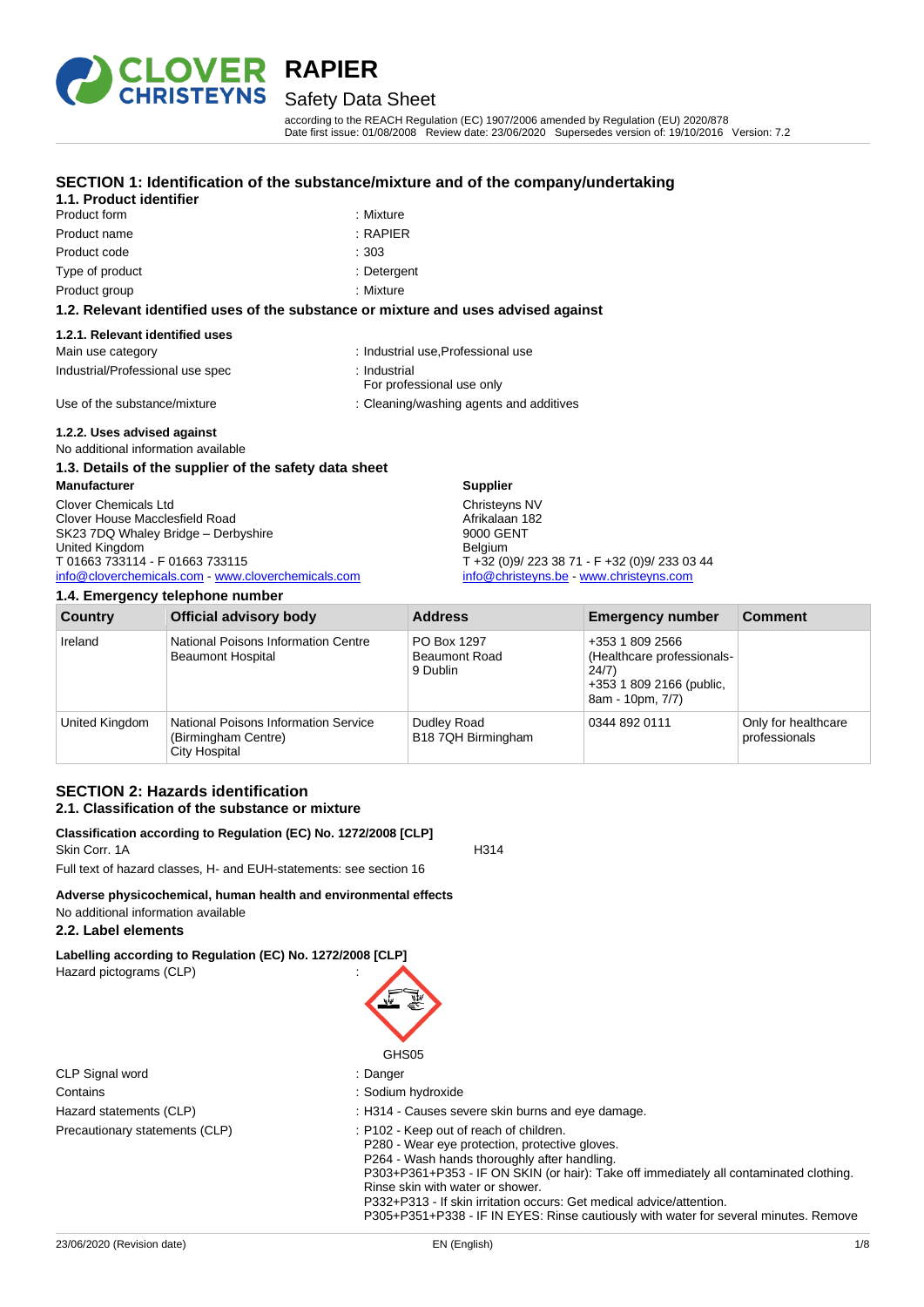### Safety Data Sheet

according to the REACH Regulation (EC) 1907/2006 amended by Regulation (EU) 2020/878

contact lenses, if present and easy to do. Continue rinsing. P337+P313 - If eye irritation persists: Get medical advice/attention. P361 - Take off immediately all contaminated clothing. P363 - Wash contaminated clothing before reuse. P405 - Store locked up.

#### **2.3. Other hazards**

This substance/mixture does not meet the PBT criteria of REACH regulation, annex XIII

This substance/mixture does not meet the vPvB criteria of REACH regulation, annex XIII

Contains no PBT/vPvB substances ≥ 0.1% assessed in accordance with REACH Annex XIII

The mixture does not contain substance(s) included in the list established in accordance with Article 59(1) of REACH for having endocrine disrupting properties, or is not identified as having endocrine disrupting properties in accordance with the criteria set out in Commission Delegated Regulation (EU) 2017/2100 or Commission Regulation (EU) 2018/605

#### **SECTION 3: Composition/information on ingredients**

**3.1. Substances**

Not applicable

#### **3.2. Mixtures**

| <b>Name</b>                                                                         | <b>Product identifier</b>                                                                                | $\%$      | <b>Classification according to</b><br><b>Regulation (EC) No. 1272/2008</b><br>[CLP] |
|-------------------------------------------------------------------------------------|----------------------------------------------------------------------------------------------------------|-----------|-------------------------------------------------------------------------------------|
| Sodium hydroxide<br>substance with national workplace exposure limit(s)<br>(IE, GB) | CAS-no: 1310-73-2<br>Einecs nr: 215-185-5<br>EG annex nr: 011-002-00-6<br>REACH-no: 01-2119457892-<br>27 | $10 - 30$ | Skin Corr. 1A, H314<br>Eye Dam. 1, H318<br>Met. Corr. 1. H290                       |

| <b>Specific concentration limits:</b> |                                                                                                          |                                                                                                                                                         |  |
|---------------------------------------|----------------------------------------------------------------------------------------------------------|---------------------------------------------------------------------------------------------------------------------------------------------------------|--|
| <b>Name</b>                           | <b>Product identifier</b>                                                                                | <b>Specific concentration limits</b>                                                                                                                    |  |
| Sodium hydroxide                      | CAS-no: 1310-73-2<br>Einecs nr: 215-185-5<br>EG annex nr: 011-002-00-6<br>REACH-no: 01-2119457892-<br>27 | $(0.5 ≤ C < 2)$ Eye Irrit. 2, H319<br>$(0.5 \leq C < 2)$ Skin Irrit. 2, H315<br>$(2 \le C < 5)$ Skin Corr. 1B, H314<br>(5 ≤C < 100) Skin Corr. 1A, H314 |  |

Full text of H- and EUH-statements: see section 16

#### **SECTION 4: First aid measures**

| 4.1. Description of first aid measures                           |                                                                                                                                      |
|------------------------------------------------------------------|--------------------------------------------------------------------------------------------------------------------------------------|
| General advice                                                   | : Never give anything by mouth to an unconscious person. If you feel unwell, seek medical<br>advice (show the label where possible). |
| Inhalation                                                       | : Allow affected person to breathe fresh air. Allow the victim to rest.                                                              |
| Skin contact                                                     | : Remove affected clothing and wash all exposed skin area with mild soap and water,<br>followed by warm water rinse.                 |
| Eye contact                                                      | : Rinse immediately with plenty of water. Obtain medical attention if pain, blinking or redness<br>persists.                         |
| Ingestion                                                        | : Rinse mouth. Do NOT induce vomiting. Obtain emergency medical attention.                                                           |
| 4.2. Most important symptoms and effects, both acute and delayed |                                                                                                                                      |
| Acute effects inhalation                                         | : May cause shortness of breath, tightness of the chest, a sore throat and cough.                                                    |
| Acute effects skin                                               | : Causes severe burns.                                                                                                               |
| Acute effects eyes                                               | : Risk of serious damage to eyes. Causes serious eye burns.                                                                          |
| Acute effects oral route                                         | : Blood in vomit. Burns or irritation of the linings of the mouth, throat, and gastrointestinal<br>tract.                            |
|                                                                  |                                                                                                                                      |

#### **4.3. Indication of any immediate medical attention and special treatment needed**

No additional information available

#### **SECTION 5: Firefighting measures**

| 5.1. Extinguishing media                                   |                                          |
|------------------------------------------------------------|------------------------------------------|
| Suitable extinguishing media                               | : Water.                                 |
| 5.2. Special hazards arising from the substance or mixture |                                          |
| Hazardous decomposition products in case of fire           | : fume. Carbon dioxide. Carbon monoxide. |
|                                                            |                                          |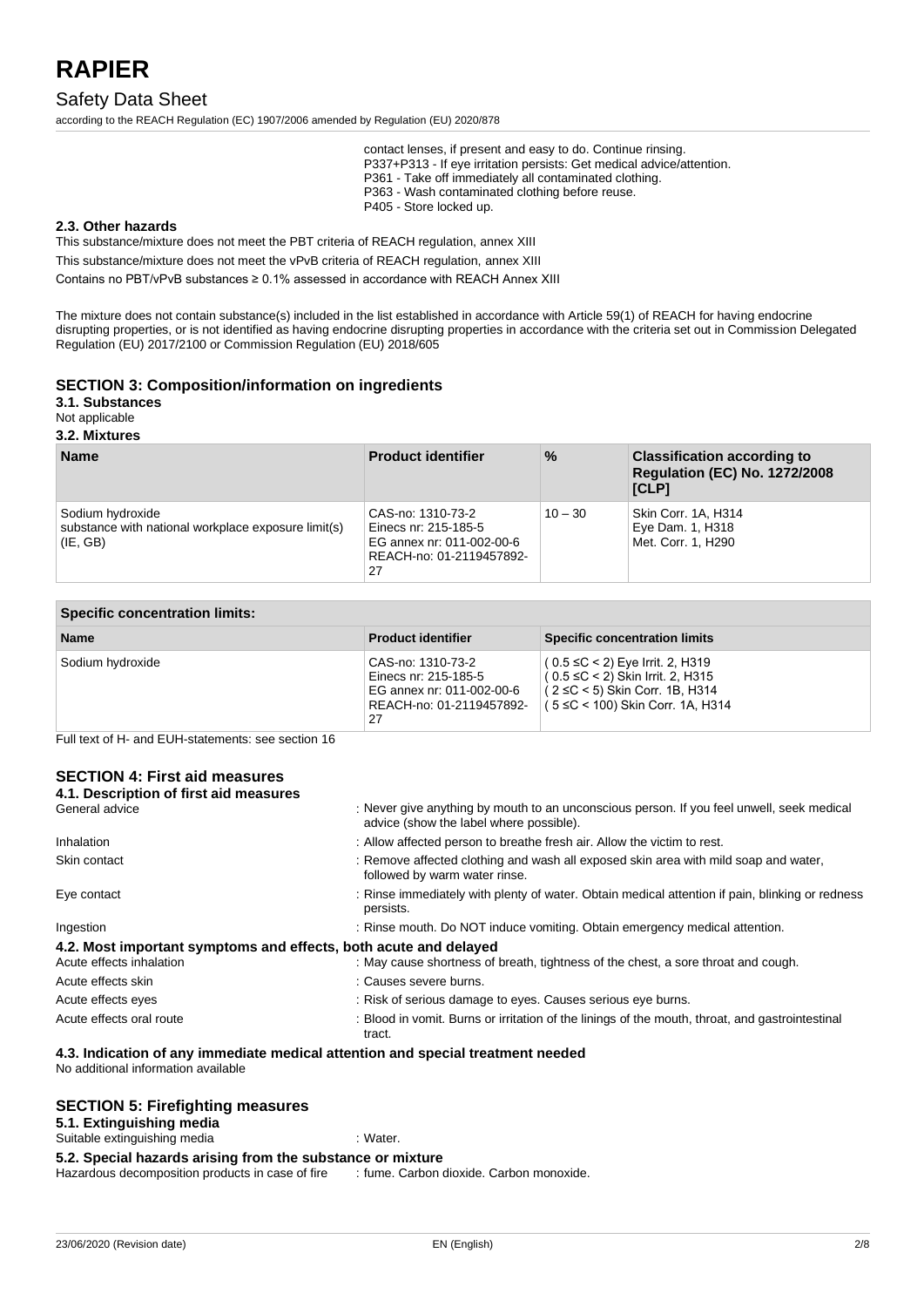## Safety Data Sheet

according to the REACH Regulation (EC) 1907/2006 amended by Regulation (EU) 2020/878

| 5.3. Advice for firefighters                                                                  |                                                                                                                                                                                                        |
|-----------------------------------------------------------------------------------------------|--------------------------------------------------------------------------------------------------------------------------------------------------------------------------------------------------------|
| Firefighting instructions                                                                     | : Use water spray or fog for cooling exposed containers. Exercise caution when fighting any<br>chemical fire. Prevent fire fighting water from entering the environment.                               |
| Protection during firefighting                                                                | : Do not enter fire area without proper protective equipment, including respiratory protection.                                                                                                        |
| <b>SECTION 6: Accidental release measures</b>                                                 |                                                                                                                                                                                                        |
| 6.1. Personal precautions, protective equipment and emergency procedures                      |                                                                                                                                                                                                        |
| 6.1.1. For non-emergency personnel                                                            |                                                                                                                                                                                                        |
| Protective equipment                                                                          | : Wear recommended personal protective equipment.                                                                                                                                                      |
| Emergency procedures                                                                          | : Evacuate unnecessary personnel.                                                                                                                                                                      |
| 6.1.2. For emergency responders                                                               |                                                                                                                                                                                                        |
| Protective equipment                                                                          | : Equip cleanup crew with proper protection.                                                                                                                                                           |
| <b>Emergency procedures</b>                                                                   | : Ventilate area.                                                                                                                                                                                      |
| 6.2. Environmental precautions                                                                |                                                                                                                                                                                                        |
|                                                                                               | Prevent entry to sewers and public waters. Notify authorities if liquid enters sewers or public waters.                                                                                                |
| 6.3. Methods and material for containment and cleaning up                                     |                                                                                                                                                                                                        |
| Methods for cleaning up                                                                       | : Soak up spills with inert solids, such as clay or diatomaceous earth as soon as possible.<br>Collect spillage. Store away from other materials. Absorb spillage to prevent material<br>damage.       |
| 6.4. Reference to other sections<br>See Section 8. Exposure controls and personal protection. |                                                                                                                                                                                                        |
| <b>SECTION 7: Handling and storage</b>                                                        |                                                                                                                                                                                                        |
| 7.1. Precautions for safe handling                                                            |                                                                                                                                                                                                        |
| Additional hazards when processed                                                             | : Avoid all unnecessary exposure.                                                                                                                                                                      |
| Precautions for safe handling                                                                 | : Wash hands and other exposed areas with mild soap and water before eating, drinking or<br>smoking and when leaving work. Provide good ventilation in process area to prevent<br>formation of vapour. |
| 7.2. Conditions for safe storage, including any incompatibilities                             |                                                                                                                                                                                                        |
| Storage conditions                                                                            | : Keep only in original container. Keep container tightly closed. Keep cool.                                                                                                                           |
| Incompatible products                                                                         | : Strong acids.                                                                                                                                                                                        |
| Incompatible materials                                                                        | : Direct sunlight.                                                                                                                                                                                     |
| Packaging materials                                                                           | : polyethylene. stainless steel.                                                                                                                                                                       |
| 7.3. Specific end use(s)<br>No additional information available                               |                                                                                                                                                                                                        |

#### **SECTION 8: Exposure controls/personal protection 8.1. Control parameters**

**8.1.1 National occupational exposure and biological limit values**

| Sodium hydroxide (1310-73-2)                                  |                    |  |
|---------------------------------------------------------------|--------------------|--|
| <b>Ireland - Occupational Exposure Limits</b>                 |                    |  |
| Local name                                                    | Sodium hydroxide   |  |
| <b>OEL STEL</b>                                               | $2 \text{ mg/m}^3$ |  |
| Chemical Agents Code of Practice 2021<br>Regulatory reference |                    |  |
| <b>United Kingdom - Occupational Exposure Limits</b>          |                    |  |
| Local name                                                    | Sodium hydroxide   |  |
| WEL STEL (OEL STEL)                                           | $2 \text{ mg/m}^3$ |  |
| EH40/2005 (Fourth edition, 2020). HSE<br>Regulatory reference |                    |  |

#### **8.1.2. Recommended monitoring procedures**

No additional information available

#### **8.1.3. Air contaminants formed**

No additional information available

#### **8.1.4. DNEL and PNEC**

No additional information available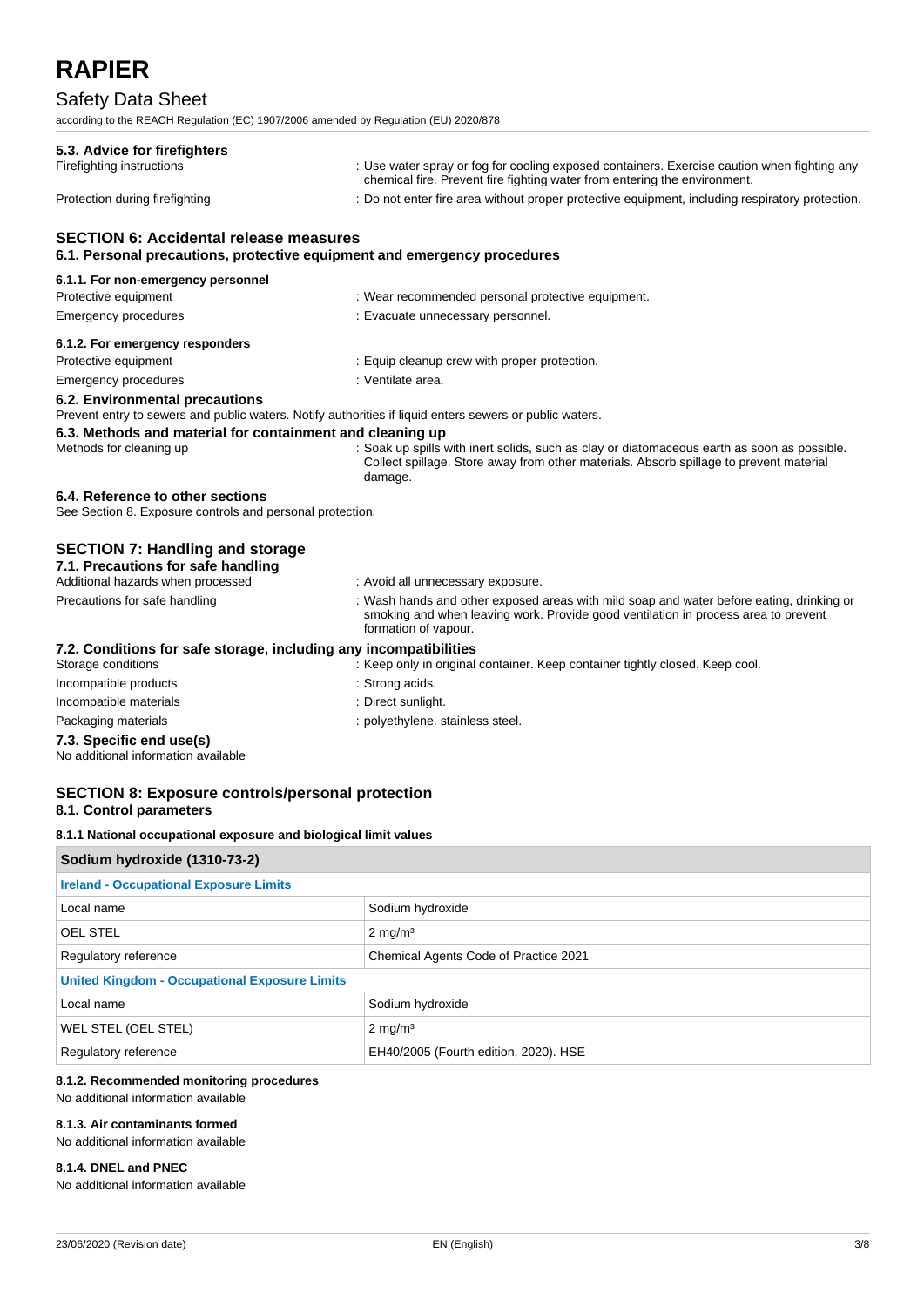## Safety Data Sheet

according to the REACH Regulation (EC) 1907/2006 amended by Regulation (EU) 2020/878

#### **8.1.5. Control banding**

No additional information available

### **8.2. Exposure controls**

**8.2.1. Appropriate engineering controls**

### No additional information available

#### **8.2.2. Personal protection equipment**

#### **Personal protective equipment:**

Protective clothing. Protective goggles. Gloves. Avoid all unnecessary exposure.

#### **Personal protective equipment symbol(s):**



#### **8.2.2.1. Eye and face protection**

**Eye protection:** Chemical goggles or safety glasses

#### **8.2.2.2. Skin protection**

**Protective equipment:**

## Wear suitable protective clothing

#### **Hand protection:**

Wear suitable gloves resistant to chemical penetration

#### **8.2.2.3. Respiratory protection**

No additional information available

### **8.2.2.4. Thermal hazards**

No additional information available

#### **8.2.3. Environmental exposure controls**

**Other information:** Do not eat, drink or smoke during use.

#### **SECTION 9: Physical and chemical properties 9.1. Information on basic physical and chemical properties**

| Physical state                                  | : Liquid            |
|-------------------------------------------------|---------------------|
| Colour                                          | : Yellow.           |
| Physical state/form                             | : Liquid.           |
| Odour                                           | : almost odourless. |
| Odour threshold                                 | : Not available     |
| Melting point/range                             | : 0 °C              |
| Freezing point                                  | : Not available     |
| Boiling point/Boiling range                     | : 100 $^{\circ}$ C  |
| Flammability                                    | : Non flammable.    |
| <b>Explosive limits</b>                         | : Not available     |
| Lower explosion limit                           | : Not available     |
| Upper explosion limit                           | : Not available     |
| Flash point                                     | : Not available     |
| Autoignition temperature                        | : Not available     |
| Decomposition temperature                       | : Not available     |
| рH                                              | $: 13 - 14$         |
| Viscosity, kinematic                            | : Not available     |
| Solubility                                      | : soluble in water. |
| Partition coefficient n-octanol/water (Log Kow) | : Not available     |
| Vapour pressure                                 | : Not available     |
| Vapour pressure at 50 °C                        | : Not available     |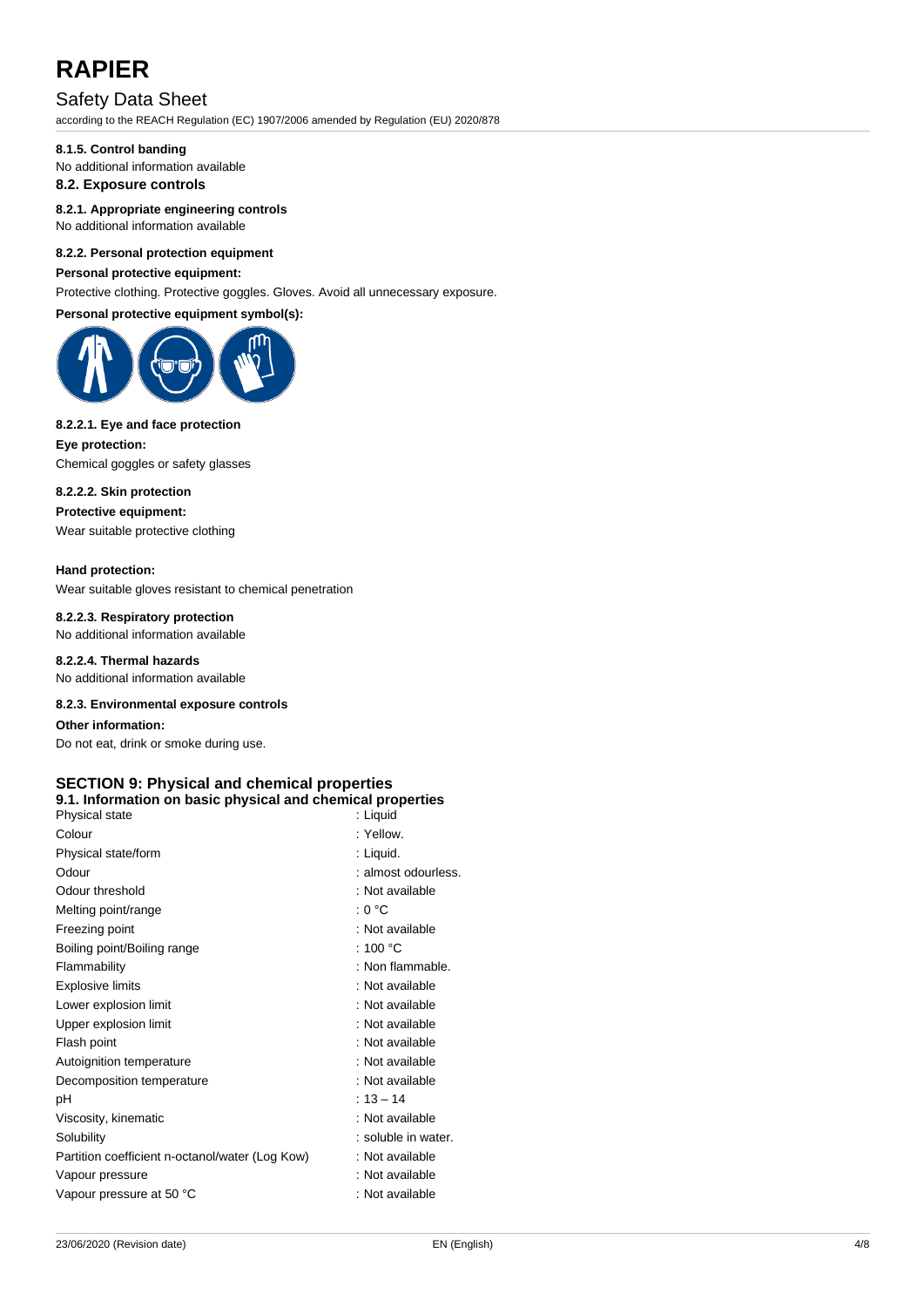## Safety Data Sheet

according to the REACH Regulation (EC) 1907/2006 amended by Regulation (EU) 2020/878

| Density                          | : Not available    |
|----------------------------------|--------------------|
| Relative density                 | :1.22              |
| Relative vapour density at 20 °C | : Not available    |
| Particle characteristics         | $:$ Not applicable |
|                                  |                    |

### **9.2. Other information**

**9.2.1. Information with regard to physical hazard classes** No additional information available

### **9.2.2. Other safety characteristics** VOC content : 0 g/l

### **SECTION 10: Stability and reactivity 10.1. Reactivity**

| Stable under normal conditions.                                |
|----------------------------------------------------------------|
| 10.2. Chemical stability                                       |
| Stable under normal conditions.                                |
| 10.3. Possibility of hazardous reactions                       |
| No dangerous reactions known under normal conditions of use.   |
| 10.4. Conditions to avoid                                      |
| Direct sunlight. Extremely high or low temperatures.           |
| 10.5. Incompatible materials<br>Aluminium. Strong acids. Zinc. |
| 10.6. Hazardous decomposition products                         |
| fume.                                                          |
|                                                                |

### **SECTION 11: Toxicological information**

| 11.1. Information on hazard classes as defined in Regulation (EC) No 1272/2008 |                                                                    |
|--------------------------------------------------------------------------------|--------------------------------------------------------------------|
| Acute toxicity (oral)                                                          | : Not classified                                                   |
| Acute toxicity (dermal)                                                        | : Not classified                                                   |
| Acute toxicity (inhalation)                                                    | : Not classified                                                   |
| Skin corrosion/irritation                                                      | : Causes severe skin burns.                                        |
|                                                                                | pH: 13 - 14                                                        |
| Serious eye damage/irritation                                                  | : Assumed to cause serious eye damage                              |
|                                                                                | pH: 13 - 14                                                        |
| Respiratory or skin sensitisation                                              | : Not classified                                                   |
| Additional information                                                         | : Based on available data, the classification criteria are not met |
| Germ cell mutagenicity                                                         | : Not classified                                                   |
| Additional information                                                         | : Based on available data, the classification criteria are not met |
| Carcinogenicity                                                                | : Not classified                                                   |
| Additional information                                                         | : Based on available data, the classification criteria are not met |
| Reproductive toxicity                                                          | : Not classified                                                   |
| Additional information                                                         | : Based on available data, the classification criteria are not met |
| STOT-single exposure                                                           | : Not classified                                                   |
| Additional information                                                         | : Based on available data, the classification criteria are not met |
| STOT-repeated exposure                                                         | : Not classified                                                   |
| Additional information                                                         | : Based on available data, the classification criteria are not met |
| Aspiration hazard                                                              | : Not classified                                                   |
| Additional information                                                         | : Based on available data, the classification criteria are not met |
| 11.2. Information on other hazards                                             |                                                                    |
| 11.2.1. Endocrine disrupting properties                                        |                                                                    |
| No additional information available                                            |                                                                    |

#### **11.2.2. Other information**

Potential adverse human health effects and symptoms

: Based on available data, the classification criteria are not met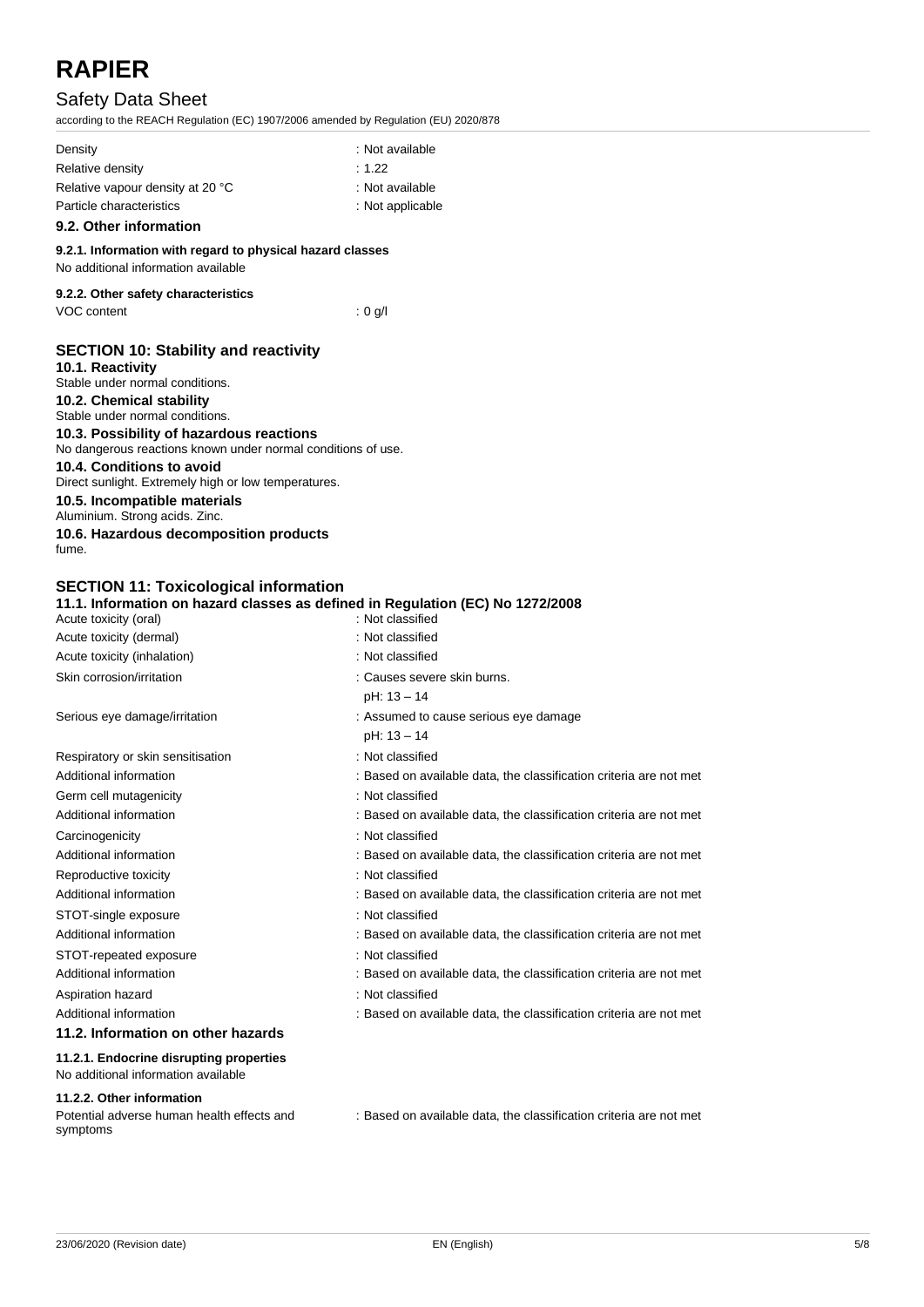## Safety Data Sheet

according to the REACH Regulation (EC) 1907/2006 amended by Regulation (EU) 2020/878

| <b>SECTION 12: Ecological information</b><br>12.1. Toxicity                                                               |                                                                                                                                                                                                                                                                                                                                                                                                                 |
|---------------------------------------------------------------------------------------------------------------------------|-----------------------------------------------------------------------------------------------------------------------------------------------------------------------------------------------------------------------------------------------------------------------------------------------------------------------------------------------------------------------------------------------------------------|
| Hazardous to the aquatic environment, short-term<br>(acute)                                                               | : Not classified                                                                                                                                                                                                                                                                                                                                                                                                |
| Hazardous to the aquatic environment, long-term<br>(chronic)                                                              | : Not classified                                                                                                                                                                                                                                                                                                                                                                                                |
| Not rapidly degradable                                                                                                    |                                                                                                                                                                                                                                                                                                                                                                                                                 |
| Sodium hydroxide (1310-73-2)                                                                                              |                                                                                                                                                                                                                                                                                                                                                                                                                 |
| LC50 - Fish [1]                                                                                                           | $> 35$ mg/l                                                                                                                                                                                                                                                                                                                                                                                                     |
| EC50 - Crustacea [1]                                                                                                      | 40.4 mg/l (Ceriodaphnia)                                                                                                                                                                                                                                                                                                                                                                                        |
| EC50 - Other aquatic organisms [1]                                                                                        | > 33 mg/l waterflea                                                                                                                                                                                                                                                                                                                                                                                             |
| 12.2. Persistence and degradability                                                                                       |                                                                                                                                                                                                                                                                                                                                                                                                                 |
| <b>RAPIER</b>                                                                                                             |                                                                                                                                                                                                                                                                                                                                                                                                                 |
| Persistence and degradability                                                                                             | Biodegradable. The surfactant(s) contained in this preparation complies(comply) with the<br>biodegradability criteria as laid down in Regulation (EC) No. 648/2004 on detergents. Data<br>to support this assertion are held at the disposal of the competent authorities of the<br>Member States and will be made available to them, at their direct request or at the request<br>of a detergent manufacturer. |
| Sodium hydroxide (1310-73-2)                                                                                              |                                                                                                                                                                                                                                                                                                                                                                                                                 |
| Persistence and degradability                                                                                             | Not applicable.                                                                                                                                                                                                                                                                                                                                                                                                 |
| 12.3. Bioaccumulative potential                                                                                           |                                                                                                                                                                                                                                                                                                                                                                                                                 |
| <b>RAPIER</b>                                                                                                             |                                                                                                                                                                                                                                                                                                                                                                                                                 |
| Bioaccumulative potential                                                                                                 | No bioaccumulation.                                                                                                                                                                                                                                                                                                                                                                                             |
| Sodium hydroxide (1310-73-2)                                                                                              |                                                                                                                                                                                                                                                                                                                                                                                                                 |
| Log Pow                                                                                                                   | $-3.88$                                                                                                                                                                                                                                                                                                                                                                                                         |
| Bioaccumulative potential                                                                                                 | No bioaccumulation.                                                                                                                                                                                                                                                                                                                                                                                             |
| 12.4. Mobility in soil<br>No additional information available<br>12.5. Results of PBT and vPvB assessment                 |                                                                                                                                                                                                                                                                                                                                                                                                                 |
| <b>RAPIER</b>                                                                                                             |                                                                                                                                                                                                                                                                                                                                                                                                                 |
| This substance/mixture does not meet the PBT criteria of REACH regulation, annex XIII                                     |                                                                                                                                                                                                                                                                                                                                                                                                                 |
| This substance/mixture does not meet the vPvB criteria of REACH regulation, annex XIII                                    |                                                                                                                                                                                                                                                                                                                                                                                                                 |
| 12.6. Endocrine disrupting properties<br>No additional information available                                              |                                                                                                                                                                                                                                                                                                                                                                                                                 |
| 12.7. Other adverse effects<br>Additional information                                                                     | : Avoid release to the environment.                                                                                                                                                                                                                                                                                                                                                                             |
| <b>SECTION 13: Disposal considerations</b><br>13.1. Waste treatment methods<br>Product/Packaging disposal recommendations | : Dispose in a safe manner in accordance with local/national requlations.                                                                                                                                                                                                                                                                                                                                       |
|                                                                                                                           |                                                                                                                                                                                                                                                                                                                                                                                                                 |

Waste / unused products in the environment.

### **SECTION 14: Transport information**

| <b>IMDG</b>                                                       | <b>IATA</b>                                                       |
|-------------------------------------------------------------------|-------------------------------------------------------------------|
|                                                                   |                                                                   |
| UN 1760                                                           | UN 1760                                                           |
|                                                                   |                                                                   |
| CORROSIVE LIQUID, N.O.S.                                          | Corrosive liquid, n.o.s.                                          |
|                                                                   |                                                                   |
| UN 1760 CORROSIVE LIQUID, N.O.S.<br>(Sodium hydroxide 14%), 8, II | UN 1760 Corrosive liquid, n.o.s. (Sodium<br>hydroxide 14%), 8, II |
|                                                                   |                                                                   |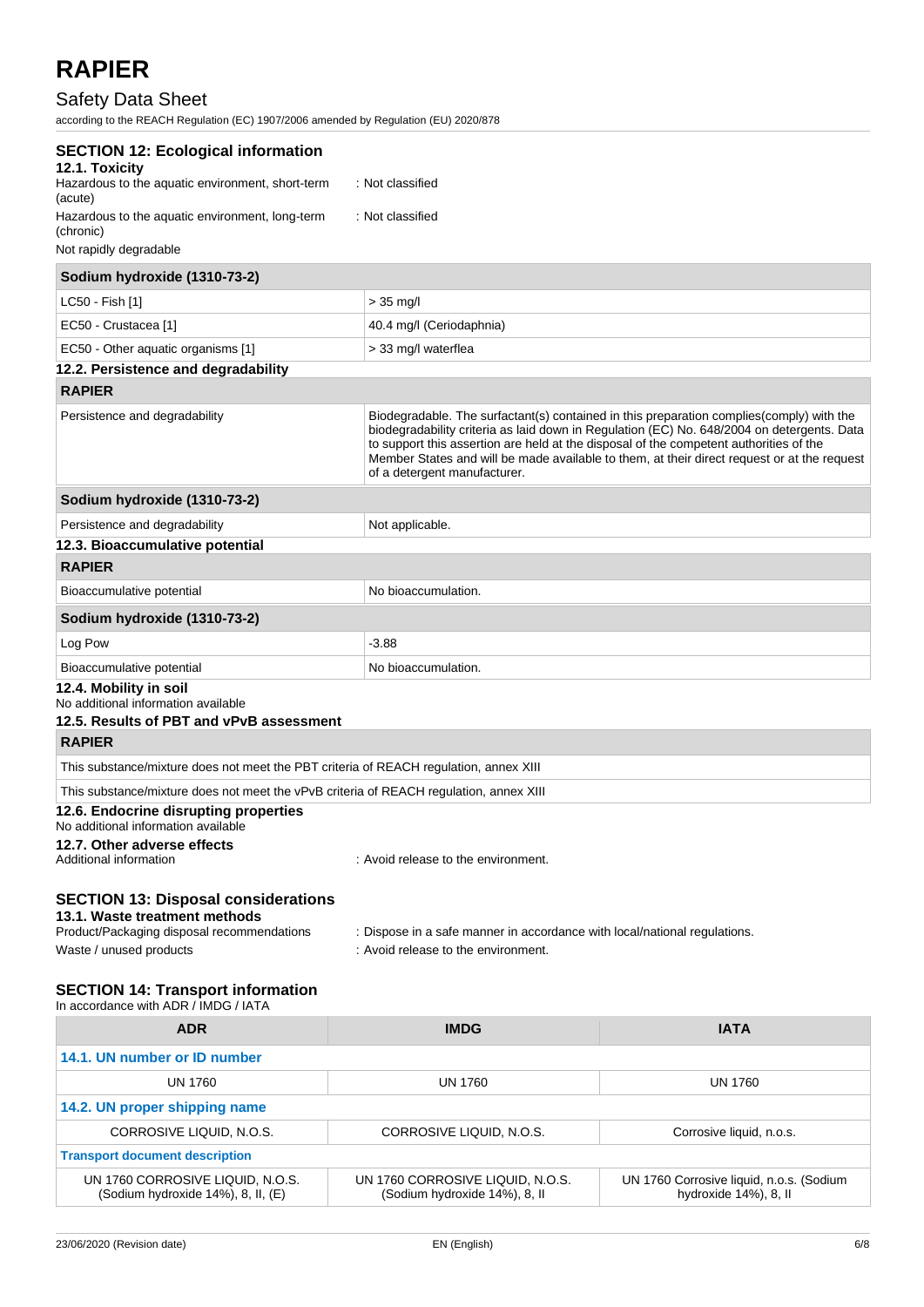## Safety Data Sheet

according to the REACH Regulation (EC) 1907/2006 amended by Regulation (EU) 2020/878

| <b>ADR</b>                                                                      | <b>IMDG</b>                                               | <b>IATA</b>                       |  |  |
|---------------------------------------------------------------------------------|-----------------------------------------------------------|-----------------------------------|--|--|
| 14.3. Transport hazard class(es)                                                |                                                           |                                   |  |  |
| 8                                                                               | 8                                                         | 8                                 |  |  |
|                                                                                 |                                                           |                                   |  |  |
| 14.4. Packing group                                                             |                                                           |                                   |  |  |
| $\mathbf{H}$                                                                    | Ш                                                         | $\rm H$                           |  |  |
| <b>14.5. Environmental hazards</b>                                              |                                                           |                                   |  |  |
| Dangerous for the environment: No                                               | Dangerous for the environment: No<br>Marine pollutant: No | Dangerous for the environment: No |  |  |
| No supplementary information available                                          |                                                           |                                   |  |  |
| 14.6. Special precautions for user                                              |                                                           |                                   |  |  |
| <b>Overland transport</b>                                                       |                                                           |                                   |  |  |
| Classification code (ADR)                                                       | : C9                                                      |                                   |  |  |
| Special provisions (ADR)                                                        | : 274                                                     |                                   |  |  |
| Limited quantities (ADR)                                                        | : 11                                                      |                                   |  |  |
| Packing instructions (ADR)                                                      | : P001, IBC02                                             |                                   |  |  |
| Mixed packing provisions (ADR)                                                  | : MP15                                                    |                                   |  |  |
| Portable tank and bulk container instructions<br>(ADR)                          | : T11                                                     |                                   |  |  |
| Portable tank and bulk container special provisions<br>(ADR)                    | : TP2, TP27                                               |                                   |  |  |
| Tank code (ADR)                                                                 | : L4BN                                                    |                                   |  |  |
| Vehicle for tank carriage                                                       | : AT                                                      |                                   |  |  |
| Transport category (ADR)                                                        | : 2                                                       |                                   |  |  |
| Hazard identification number (Kemler No.)                                       | :80                                                       |                                   |  |  |
| Orange plates                                                                   | 80<br>1760                                                |                                   |  |  |
| Tunnel code                                                                     | : E                                                       |                                   |  |  |
| EAC code                                                                        | : 2X                                                      |                                   |  |  |
| APP code                                                                        | : B                                                       |                                   |  |  |
| <b>Transport by sea</b>                                                         |                                                           |                                   |  |  |
| Special provisions (IMDG)                                                       | : 274                                                     |                                   |  |  |
| Limited quantities (IMDG)                                                       | :1L                                                       |                                   |  |  |
| Packing instructions (IMDG)                                                     | : P001                                                    |                                   |  |  |
| IBC packing instructions (IMDG)                                                 | : IBC02                                                   |                                   |  |  |
| Air transport                                                                   |                                                           |                                   |  |  |
| PCA Limited quantities (IATA)                                                   | : Y840                                                    |                                   |  |  |
| PCA limited quantity max net quantity (IATA)                                    | : 0.5L                                                    |                                   |  |  |
| PCA packing instructions (IATA)                                                 | :851                                                      |                                   |  |  |
| PCA max net quantity (IATA)                                                     | :1L                                                       |                                   |  |  |
| CAO packing instructions (IATA)                                                 | :855                                                      |                                   |  |  |
| CAO max net quantity (IATA)                                                     | : 30L                                                     |                                   |  |  |
| Special provisions (IATA)                                                       | : A3, A803                                                |                                   |  |  |
| 14.7. Maritime transport in bulk according to IMO instruments<br>Not applicable |                                                           |                                   |  |  |